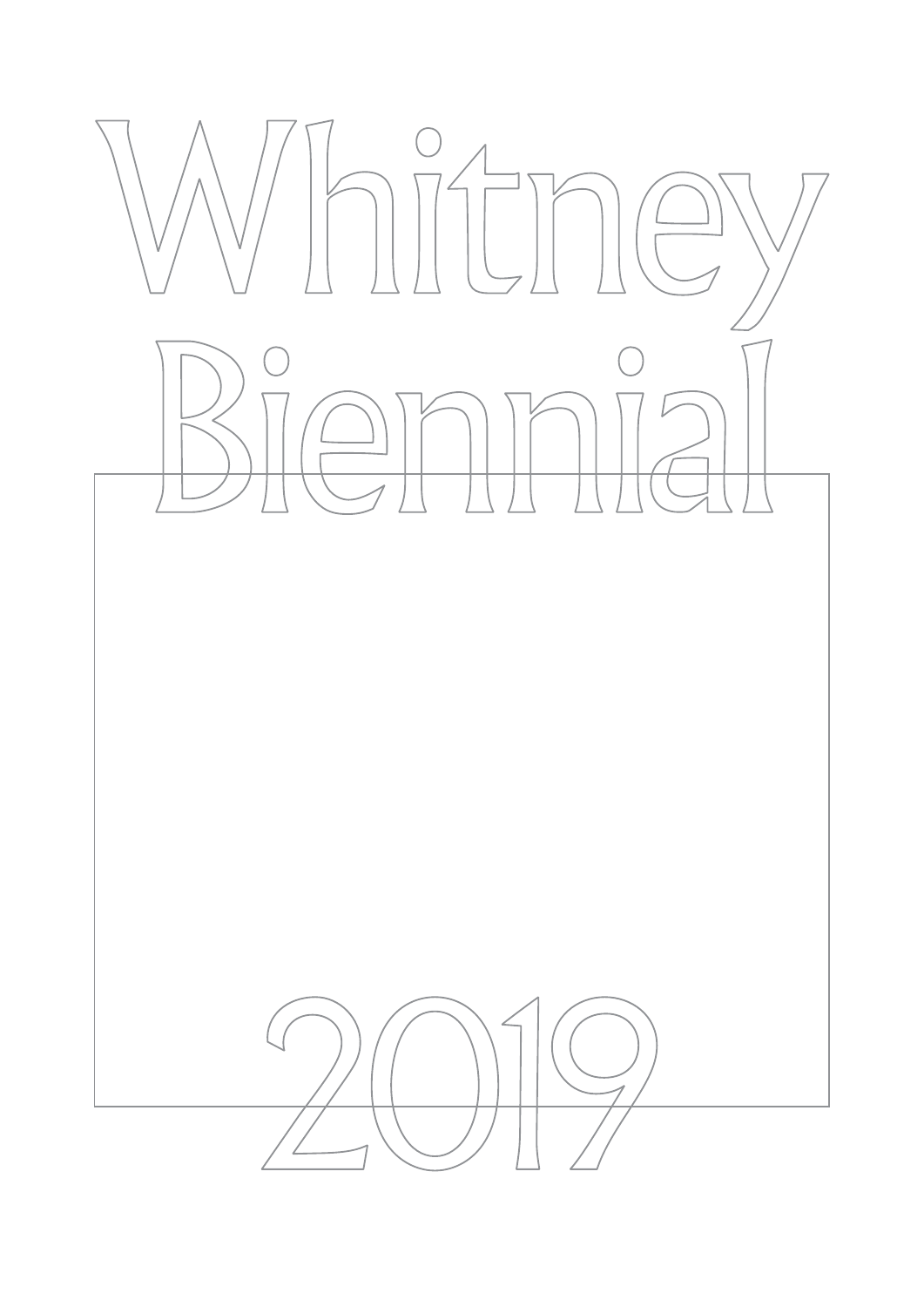

Morgan Bassichis, *Me, but Also Everybody! (Part II)*, 2017. Performance view, *Greater New York*Study Sessions: Morgan Bassichis, 2018. Performance view, Whitney Museum of American Art, New York, NY, 2018 , MoMA PS1, Queens, NY, 2015. , MoMAPS1, Queens, NY, 2015<br>Art, New York, NY, 2018





5

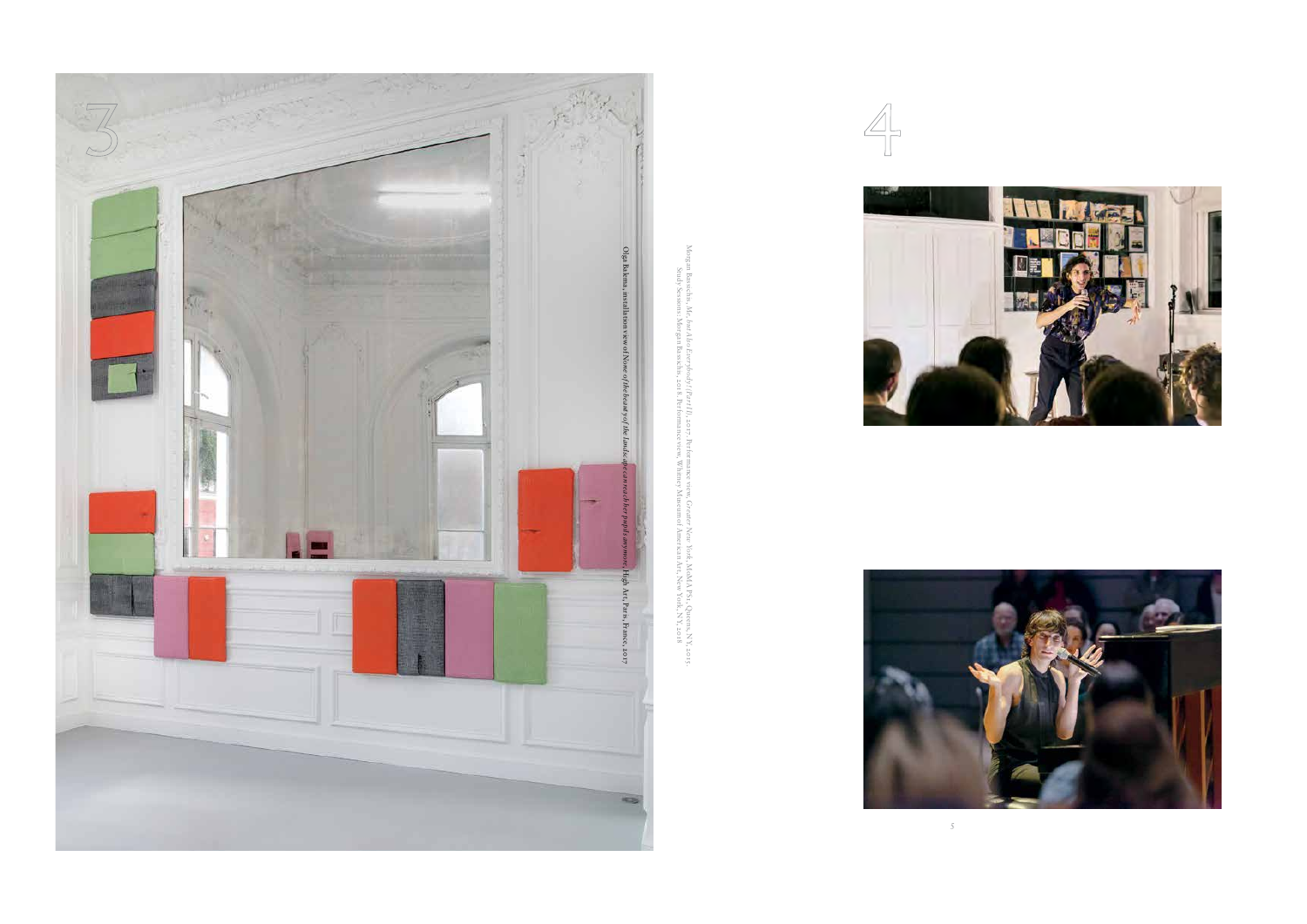



Waiting room, Lviv, Ukraine, 2018



Materials stored in the artist's apartment, 2018



Process image, 2017



Untitled work in progress, 2010



House on the Rock, Iowa County, WI, 2009

OLGA BALEMA